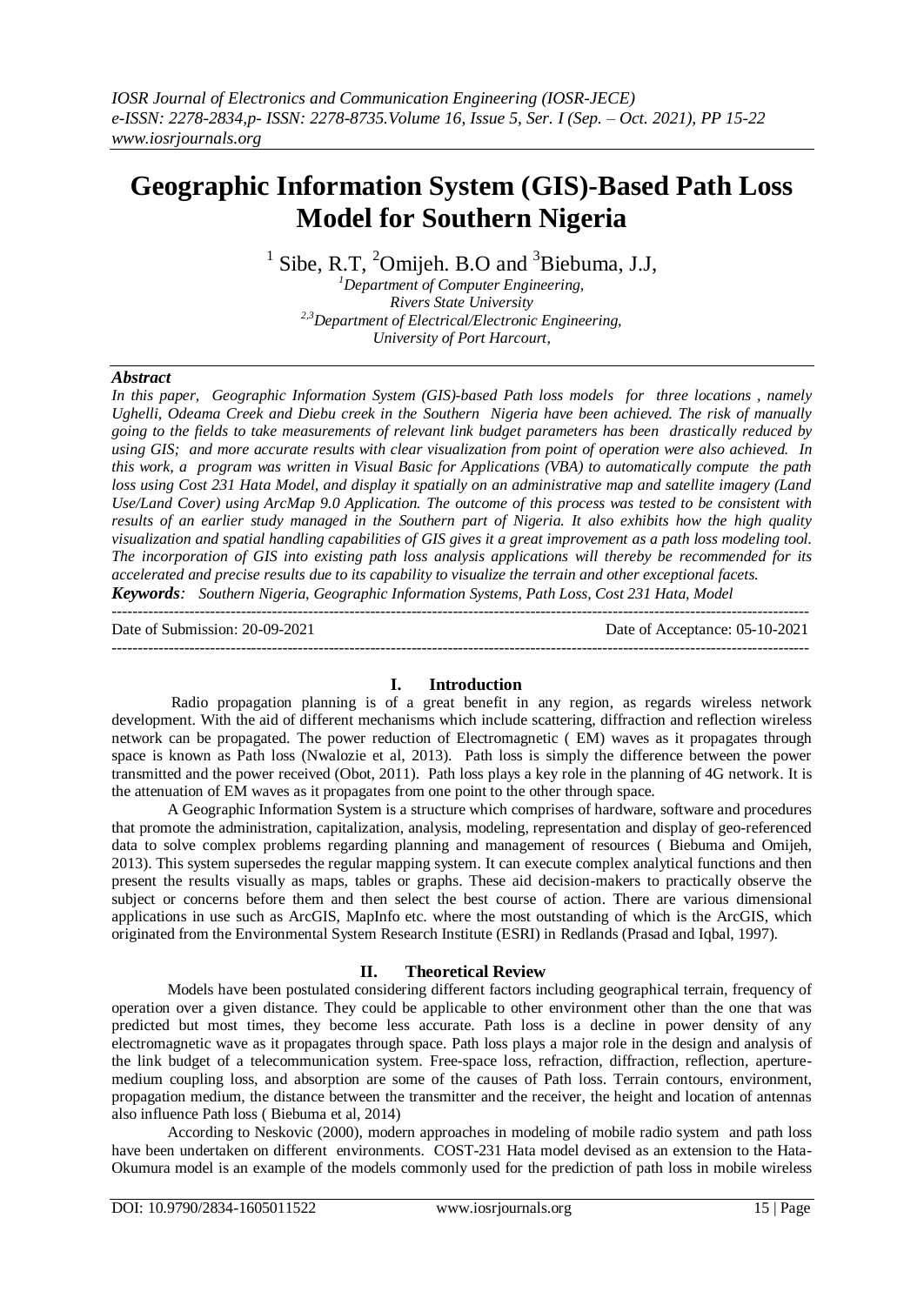system (Sweeney, 2003). The COST-231 Hata model operates in the frequency band from 500 MHz to 2000 MHz. This model is commonly used for path loss prediction at this frequency band. This is because it is simple to use and readily available for correction factors ( Omijeh and Iroegbu, 2018).

Omijeh and Edeh (2008) carried out a path loss modeling and analysis at Odeama creek/Soku, Ughelli/Afiesere, and Diebu Creek/Nun River, all in southern part of Nigeria. The study consists of propagation measurement taken in the frequency range of 1500-2500MHz, with the line-of sight (LOS) mode. The measurements performed in this study were then put into the COST-231 Hata propagation model, equally a matlab program was written base on this model, COST-231. The result obtained is seen in table 1.

| Link Name,<br>Latitude,                                                                | <b>MODE</b> | <b>TxPower</b> | Antenna<br>Gain | Antenna<br>Height | Cabletype<br>withLosses                          | Rain<br>Attenuation | Pathloss | Fade<br>Margin | Rx<br>Level    |
|----------------------------------------------------------------------------------------|-------------|----------------|-----------------|-------------------|--------------------------------------------------|---------------------|----------|----------------|----------------|
| Longitude<br>CawThome<br>channel/Soku<br>043339N<br>0070000E<br>043929.40N<br>0063635E | LOS         | 32dBm          | 465dBi          | 103m<br>118m      | $LMR=600$<br>$C$ o $ax$ at 110m<br>14.29dB       | $11.8$ d $B$        | 164.4dB  | 12dBm          | $-680$<br>dBm  |
|                                                                                        |             |                |                 |                   |                                                  |                     |          |                |                |
| Ughelli/Uzere<br>052919N<br>0060024E<br>051959N<br>0061459E                            | LOS         | 32dBm          | 465dBi          | 72m<br>68m        | $LMR=600$<br>Coaxat78m<br>643dB                  | 13.4dB              | 178.4dB  | 13.7dBr        | $-663$<br>dBm  |
|                                                                                        |             |                |                 |                   |                                                  |                     |          |                |                |
| Kolocreek/Nun<br>River<br>050336N<br>006271760E<br>045323N<br>0062222E                 | LOS         | 32dBr          | 46.5dBi         | 112m'<br>118m     | <b>LMR-900</b><br>$C\alpha x$ at 120m<br>11.50dB | 175dB               | 170.8dB  | 112dBr         | $-68.8$<br>dBm |

Table 1: **Path loss Results table for Sites under Study (Source: Omijeh and Edeh, 2008\_)**

#### **Review of COST 231 Hata Model**

The COST 231 HATA model is used for readily obtaining the path loss in mobile wireless system. It is a revised version and an extension to the Hata-Okumura model (Hatat, 1980). The assigned frequency of operation is between the range of 500 MHz - 2000 MHz. There are also provisions for antenna factor corrections for flat environment ( Baldassaro, 2002). It is often used to predict pathloss, this is due to its provision for correction factor and simplicity, the basic equation for path loss in dB ( Rama, 2000).

$$
PL=46.3+33.9 \log(f)-13.82 \log(h_b)-ah_m+(44.9-6.55 \log(h_b) \log(d+C_n))
$$
 (1)

Where, f is the frequency in MHz, *d* is the distance between AP and CPE antennas in km, and  $h_b$  is the AP antenna height above ground level in metres.  $C_n$  is 0dB for suburban and 3dB for urban region. ahm can be defined for urban region as

| ah <sub>m</sub> =3.20(log $(11.75hr))2-4.97$ , f or f >400MHz | (2) |
|---------------------------------------------------------------|-----|
| And for sub-urban and rural environments,                     |     |

### $ah_m = (1.1 \log f - 0.7)_{hr} - (1.56 \log f - 0.8)$  (3)

# **III. Design Methodology**

In this design, the Cost 231-Hata Model was used (Sami, 2013) (Gupreet, 2013). Using Microsoft Access, a database to capture the parameters in the COST-231 Hata model and the geographic Coordinates of the transmitter and receiver stations was set up. A form to link to the database was created. The path loss was calculated using VBA code which was linked to a button in the form. The table was imported into Arc Catalog as a geo-database and displayed as an ESRI shape file on ArcMap. The points were joined and the calculated pathloss displayed. This was overlayed with administrative boundaries and satellite imagery (land use/ land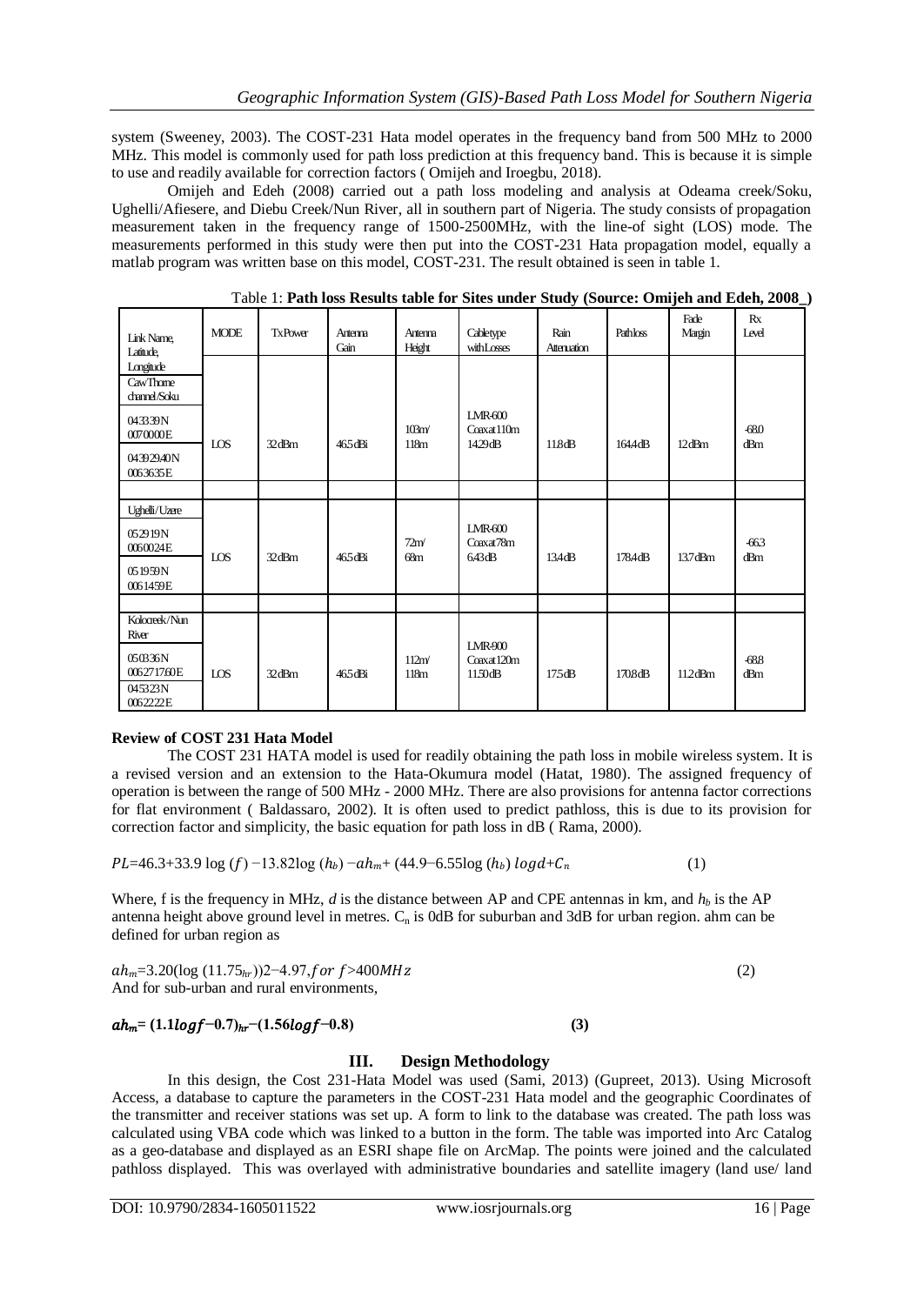cover). Results gotten were tested to be consistent with a previous research carried out (Omijeh and Edeh, 2008).

#### **Mathematical Model**

In carrying out Path loss analysis, COST-231 Hata Model equation was used to model the path loss using real data from the southern region.

 $PL=46.3 + 33.9log_{10} (f) - 13.82log_{10} (h_b) - ah_m + (44.9 - 6.55log_{10} (hb))log_{10} d + C_m$  from equation 1

Where, f is the frequency in MHZ, d is the distance between the transmitting and the receiving antennas in km;  $h_b$  is the transmitting antenna height above ground level in meters. The parameter  $C_m$  is defined as 0 dB for suburban or open environments and 3 dB for urban environments. The parameter ah<sub>m</sub> is define for urban environments,

ah<sub>m</sub> = 3.20 (log<sub>10</sub> (11.75h<sub>r</sub>))<sup>2</sup> – 4.97, for f > 400MHz from equation 2

for suburban or rural (flat) environments,

 $ah_m = (1.1log_{10}f - 0.7) h_r - (1.56log_{10}f - 0.8)$  from equation 3

where, hr is the receiver antenna height above the ground level.

#### **Algorithm**

- i. Declare all variables using the appropriate format/structure (PL, f,  $h_r$ ,  $h_b$ ,  $ah_m$ ,  $C_m$  and coordinates both for receiving and transmitting stations
- ii. Create a table in a database with the declared variables as the fields
- iii. Create a form containing identical fields with the table created
- iv. Link the table with the form
- v. Input Cordinates and Station information
- vi. Set values for the terrain (Urban, Suburban and Rural)
- vii. Define the parameter  $ah_m$  for different terrain conditions, that is: Urban - ah<sub>m</sub> = 3.20 (log<sub>10</sub> (11.75h<sub>r</sub>))<sup>2</sup> – 4.97

Surburban/Rural - ah<sub>m</sub> =  $(1.1 \log_{10}f - 0.7)$  h<sub>r</sub> –  $(1.56 \log_{10}f - 0.8)$ 

- viii. Define value of Cm for the different terrain conditions: Urban,  $C_m = 3$ , Suburban/Rural,  $C_m = 0$
- ix. Input other Parameters  $(f, h_r, h_b \text{ and } d)$
- x. Compute Pathloss the Cost 231-Hata model showed below:  $PL = 46.3 + 33.9 \log_{10} (f) - 13.82 \log_{10} (h_b) - ah_m + (44.9 - 6.55 \log_{10} (hb)) \log_{10} d + c_m$
- xi. Output Computed value of Pathloss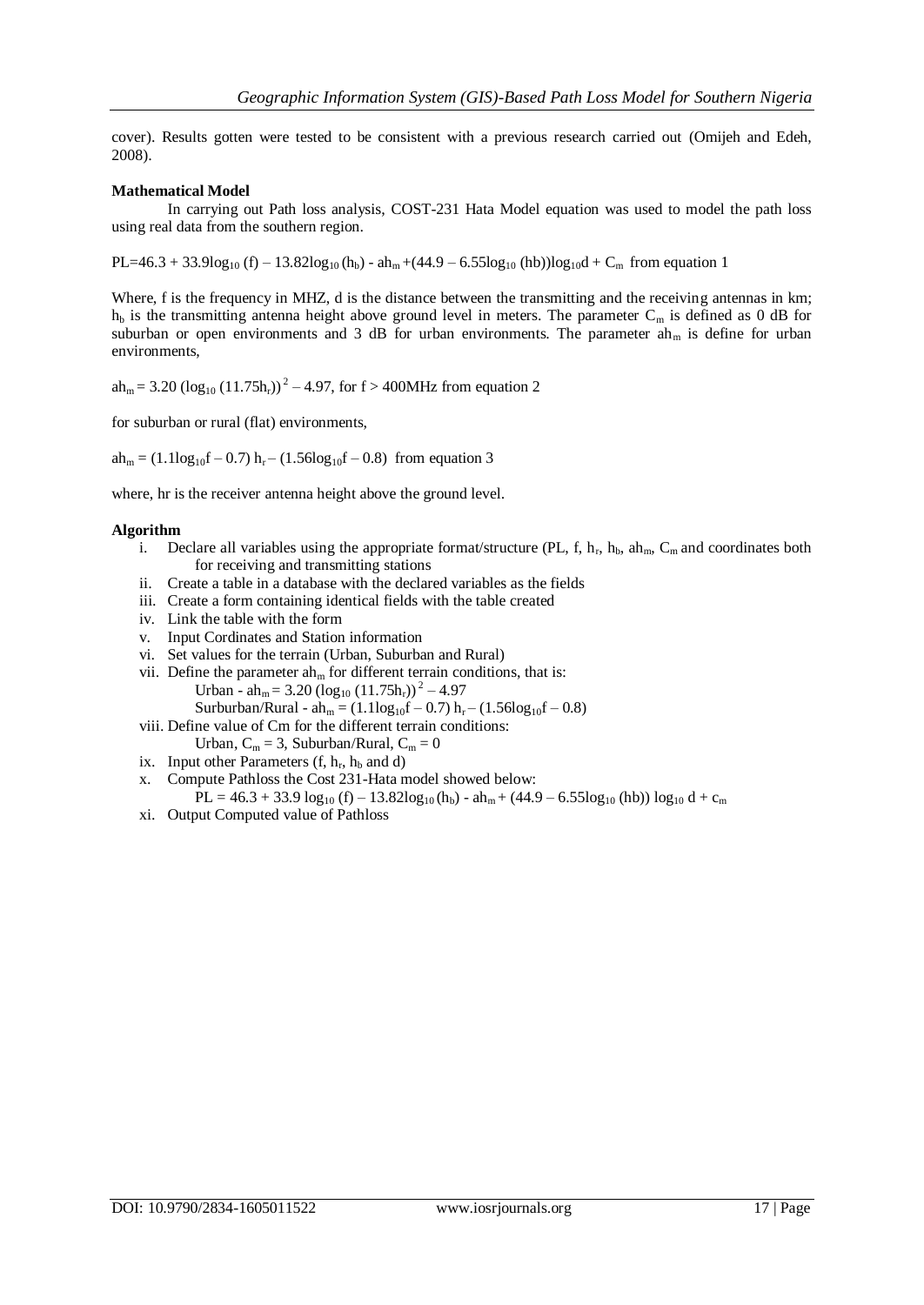

Figure 1 shows the Flowchart for Path loss Analysis using Cost 231-Hata Model

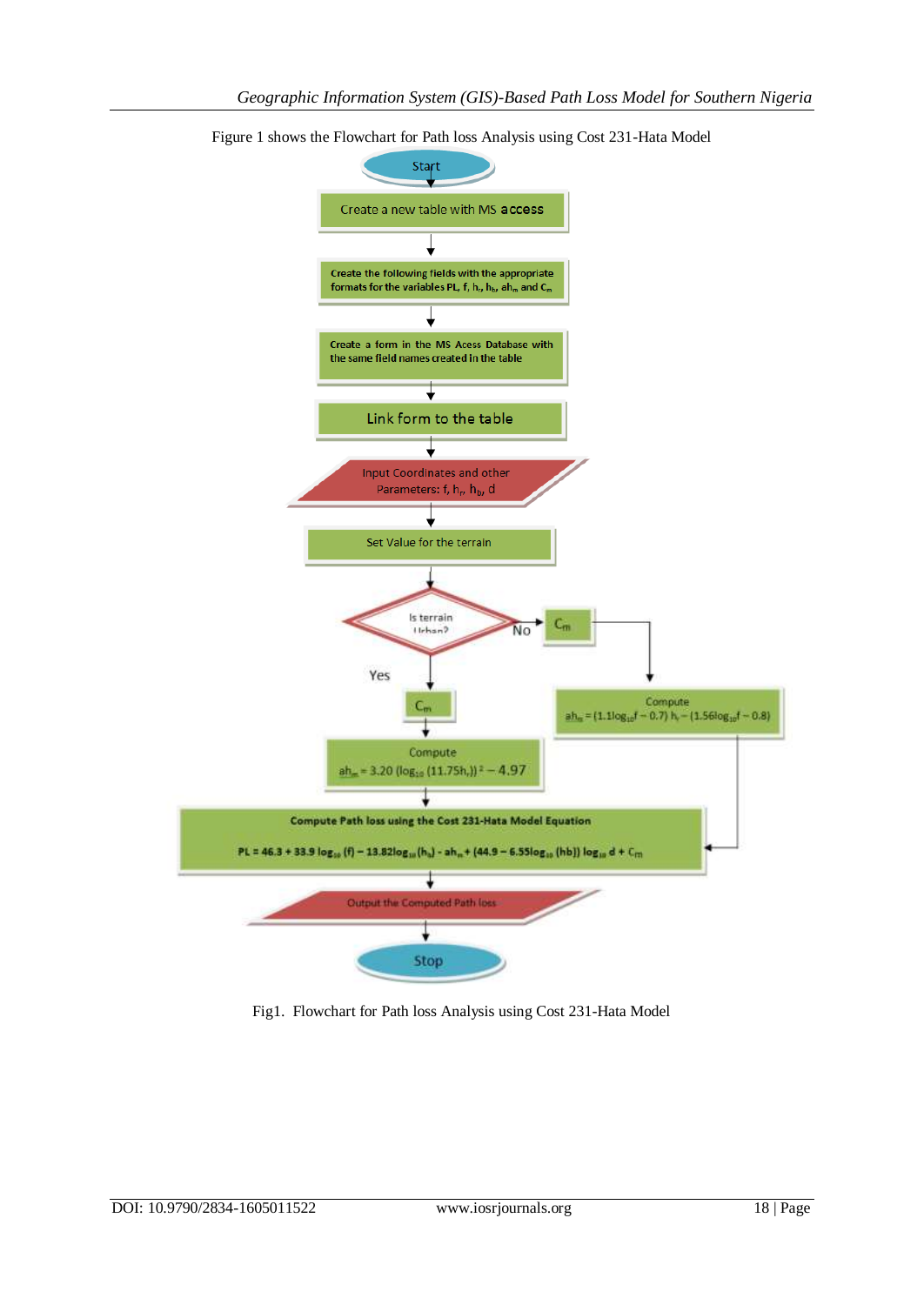| <b>Transmit Station</b>         |                    | <b>Receiver Station</b>      |          |
|---------------------------------|--------------------|------------------------------|----------|
| Easting                         | 5.488611           | Easting                      | 5.333096 |
| Northing                        | 6,00667            | <b>Northing</b>              | 6.249722 |
| <b>Site Name</b>                | Ughell             | Afessers<br><b>Site Name</b> |          |
| Terrain                         | Littans            |                              |          |
| <b>Receiver Antenna Height</b>  | 77                 |                              |          |
| <b>Frequency</b>                | 2428               |                              |          |
| Calculate After                 | 22.4523911756775   |                              |          |
| Distance (Km)                   | 31.84              |                              |          |
| <b>Transmitting Ant. Height</b> | $\overline{2}$     | fĭ                           |          |
| Calculate path Loss             | Ins. (38233798854) |                              |          |

Fig 2 Path loss calculation application interface

| Table 2: Pathloss results for Different stations with GIS application |  |  |
|-----------------------------------------------------------------------|--|--|
|                                                                       |  |  |

| Link Name,<br>Latitude,<br>Longitude                    | MODE | <b>Tx Power</b> | Antenna<br>Gain | Antenna<br>Height | <b>Distance</b> | Cable type<br>With Losses                  | Path loss | Fade<br>Margin | <b>Rx</b> Level |
|---------------------------------------------------------|------|-----------------|-----------------|-------------------|-----------------|--------------------------------------------|-----------|----------------|-----------------|
| Odeama creek /Soku<br>04 33 39 N                        | LOS  | 32 dBm          | 46.5 dBi        | 103m/<br>118m     | 22.6km          | <b>LMR-600</b><br>Coax at 110m<br>14.29 dB | 152.6 dB  | 12 dBm         | $-68.0$ dBm     |
| 0070000E<br>04 39 29.40 N<br>006 36 35 E                |      |                 |                 |                   |                 |                                            |           |                |                 |
| Ughelli / Afiesere<br>05 29 19 N<br>006 00 24 E         | LOS  | 32 dBm          | 46.5 dBi        | 72m/68m           | 31.84km         | LMR-600<br>Coax at 78m<br>$6.43$ dB        | 165 dB    | 13.7 dBm       | $-66.3$ dBm     |
| 051959N<br>0061459E                                     |      |                 |                 |                   |                 |                                            |           |                |                 |
| Diebu creek / Nun River<br>05 03 36 N<br>006 27 17.60 E | LOS  | 32 dBm          | 46.5 dBi        | 112m/<br>118m     |                 | <b>LMR-900</b><br>Coax at 120m<br>11.50 dB | 153.3dB   | $11.2$ dBm     | $-68.8$ dBm     |
| 04 53 23 N<br>006 22 22 E                               |      |                 |                 |                   | 25.4km          |                                            |           |                |                 |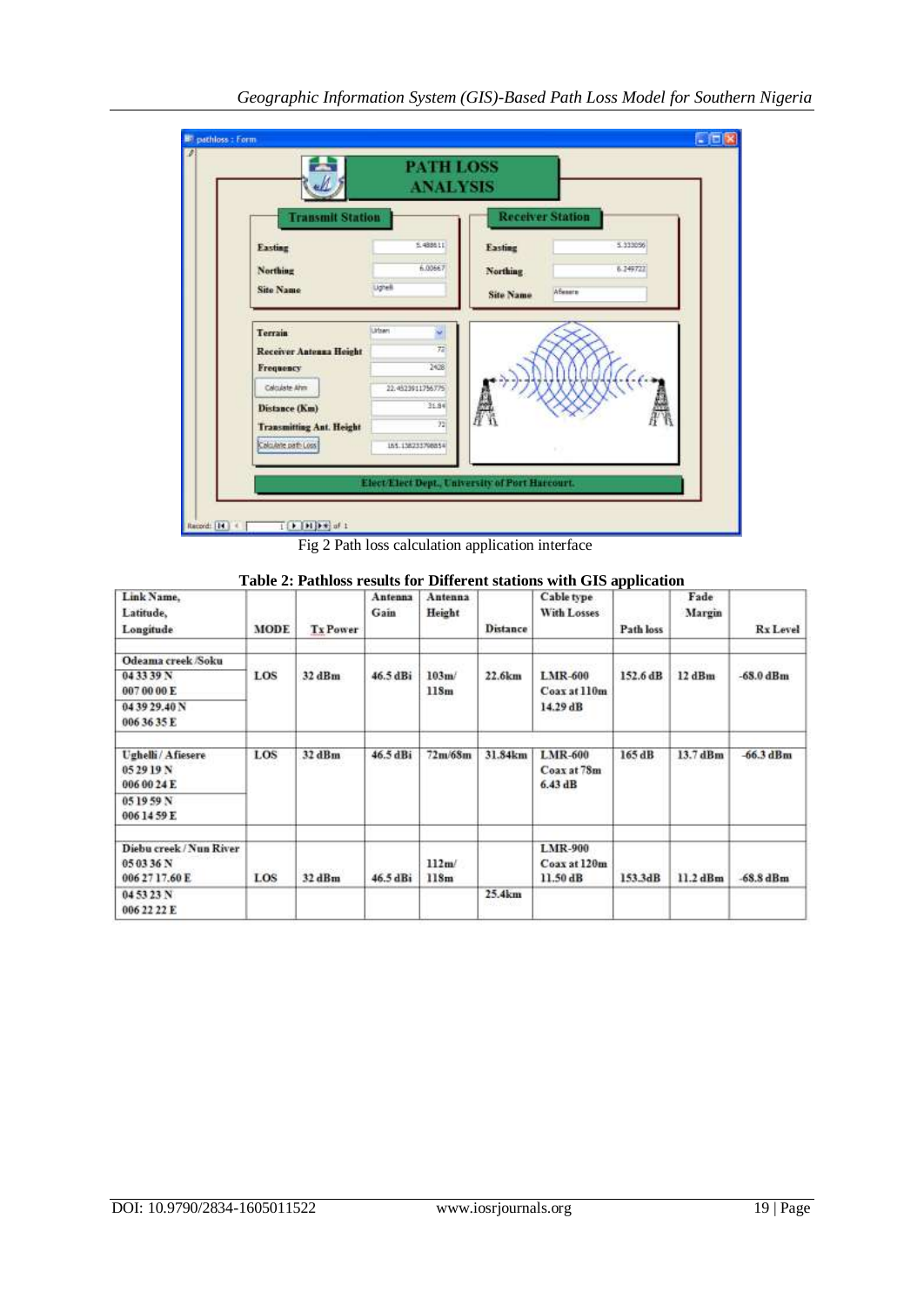

Fig 3 Odeama creek /Soku displayed on land use Fig 4 Odeama creek/Soku stations displayed on administrative boundaries. land cover showing the legend.



## Legend



# **IV. Results And Discussion**

Figure 2 shows a screen capture of the form view of the path loss calculation interface.

With a previous research done, the program was tested and the results were compared with the output of the application. The summary of results obtained when GIS was applied in path loss analysis as contained in this work is shown in table 2.

It is clear that that Odeama creek and Soku (a built up area) are separated basically by Tall Mangrove forest, from the legend. This alongside other attenuation factors explains the high value of path loss calculated, thus the received signal will be low if measures are not taken to improve signal quality. This leads to a better understanding than when it is merely described with words. Preliminary planning can therefore be done based on this analysis, even before going to do real field survey.

The Odeama creek/Soku stations displayed on administrative boundaries and river layer is shown in Figure 4 above. This is necessary for the planner to know the administrative delineations so that plans can be made towards complying with the respective state and local government statutory requirements.

The Ughelli/Afiesere stations are shown in Figure 5 and the computed path loss displayed on land use land cover. It is clear that Ughelli and Afiesere are separated by heavy forests which include palm, rubber etc. using the legend in fig 3. This alongside other attenuation factors explains the high value of path loss calculated, thus the received signal will be low if measures are not taken to improve signal quality.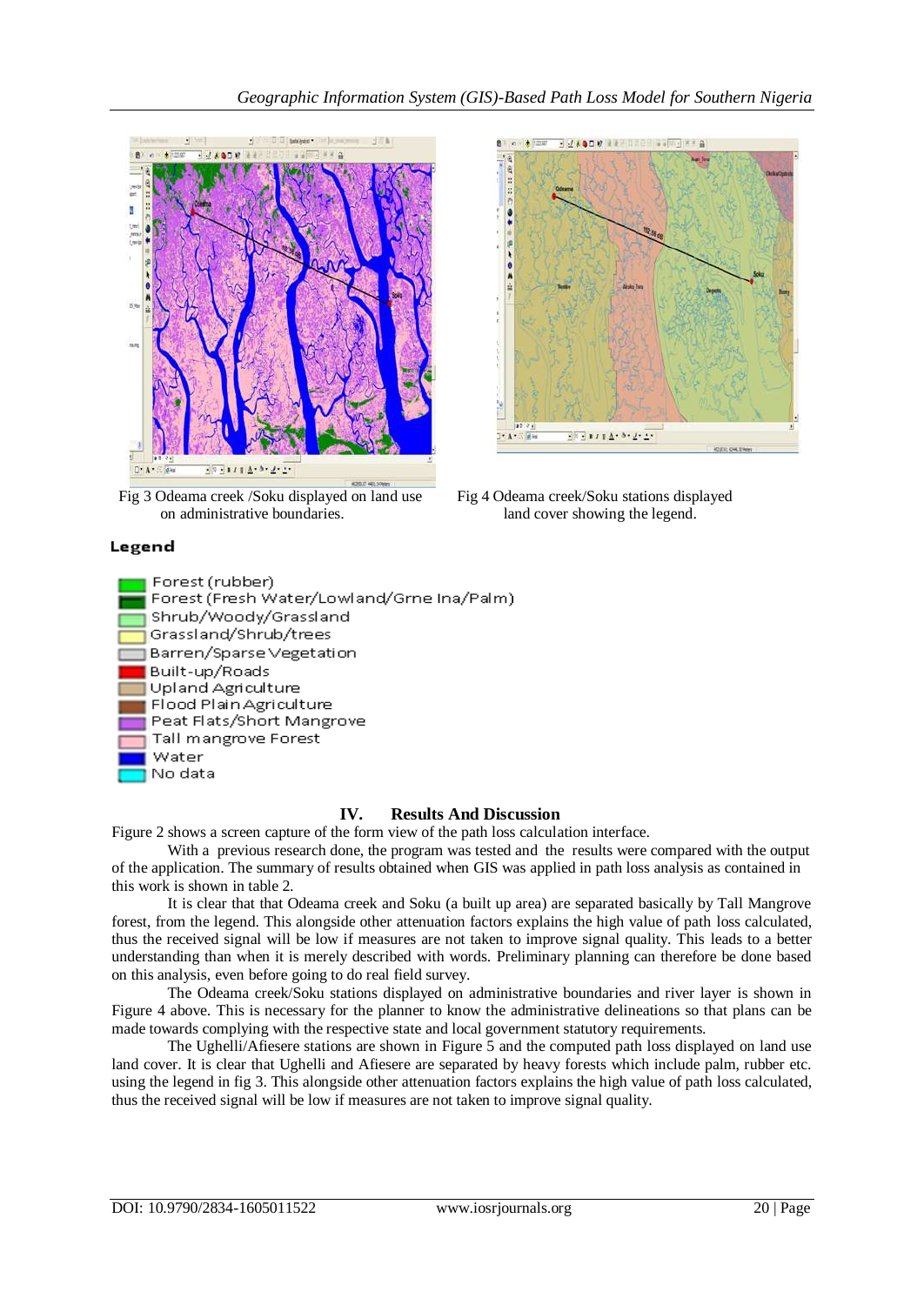

**Fig 5: Ughelli/Afiesere stations displayed on LULC** Fig 6 Diebu creek/Nun River stations and Calculated pathloss displayed on land use land cover.

From fig 6, it is clear that Diebu Creek and Nun River are separated by mangrove and forests. This alongside other attenuation factors explains the high value of pathloss calculated, thus the received signal will be low if measures are not taken to improve signal quality.

### **V. Conclusion**

In this work, the Geographic Information Systems (GIS) has been used to obtain accurate values of some relevant link budget parameters used in path loss analysis model. GIS-based path loss models independently can result in an accurate analysis, however it depends on descriptions of terrain and other geographical parameters which are very essential. Therefore, the planner in the office, with no physical contact with the field, may not be supplied with the necessary visually aided information of the terrain description, distance between transmit and receiving stations and other geographical parameters. With the aid of the tool customized for this purpose called Geographic Information Systems, the visual and spatial handling capabilities brought an extra edge into the study of path loss analysis. In this paper , this tool was used to achieve the same result at an higher speed but with a benefit of allowing the planner to visualize the terrain parameters from his display system while making accurate decisions. With this, certain other analysis such as Proximity, Network and Overlay can be used to further simplify the work of the telecommunications engineer.

#### **References**

- [1]. Baldassaro,P.M, Bostian.C.W, Carstensen.L.M, and Sweeney.D.G (2002): "Path Loss Predictions and Measurements over urban and rural terrain at frequencies between 900 MHz and 28 GHz." *Proc. IEEE AP-S2002 International Symposium*, in press.
- [2]. Biebuma J.J, Omijeh B.O, Nathaniel M.M (2014), " Signal Coverage Estimation Model for Microcellular Network Propagation" IOSR Journal of Electronics and Communication Engineering Vol. 9, Issue 6, pp 45-53.
- [3]. Biebuma, J.J, Omijeh, B.O (2013), "Pathloss Model Using Geographic Information System, International Journal of Engineering and Technology. Vol.3 No.3, pp 269-275
- [4]. Gupreet Singh Bola and Gurpreet Singh Saini(2013) Path Loss Measurement and Estimation Using Different Empirical Models For WiMax In Urban Area, Area International Journal of Scientific and Engineering Research, Volume 4, Issue 5, May 2013
- [5]. Hata, M. (1980); Empirical Formula for Propagation Loss in Land Mobile Radio Services; IEEE Trans. Vehicular Technology.
- [6]. Neskovic .A(2000); Modern Approaches in Modeling of Mobile Radio Systems Propagation Environment; IEEE Communiation Surveys
- [7]. Nwalozie Gerald .C. Ufoaroh S.U. Ezeagwu C.O Ejiofor A.C (2013) "Pathloss Prediction for GSM Mobile Networks for Urban Region of Aba, South East Nigeria "International Journal of Compuver Science and Mobile Computing, Vol.3, Issue. 2, February 2014, pg. 267-281.
- [8]. Obot, O. Simeon and J. Afolayan (2011), " Comprehensive analysis of pathloss prediction models for urban macro cellular environments." Nigerian Journal of Technology, Vol. 30.
- [9]. Omijeh , B.O and Edeh, P.O (2008); Path Loss Model for Microwave radio link in Southern part of Nigeria; University of Port Harcourt Volume 5, No. 1, pp 46-53
- [10]. Omijeh .B.O and Iroegbu. C.N ( 2018). Determination of a path losss model for long term evolution (LTE) in FESTAC Town lagos, International Journal of Scientific and Engineering Research, Volume 9, Issue 2 pp 776-786
- [11]. Prasad. M.V.S.N and A. Iqbal (1997): "Comparison of some path loss prediction methods with VHF&UHF measurements", *IEEE Transactions On Broadcasting*, Vol**.** 43, No. 4, pp. 459-486, 1997